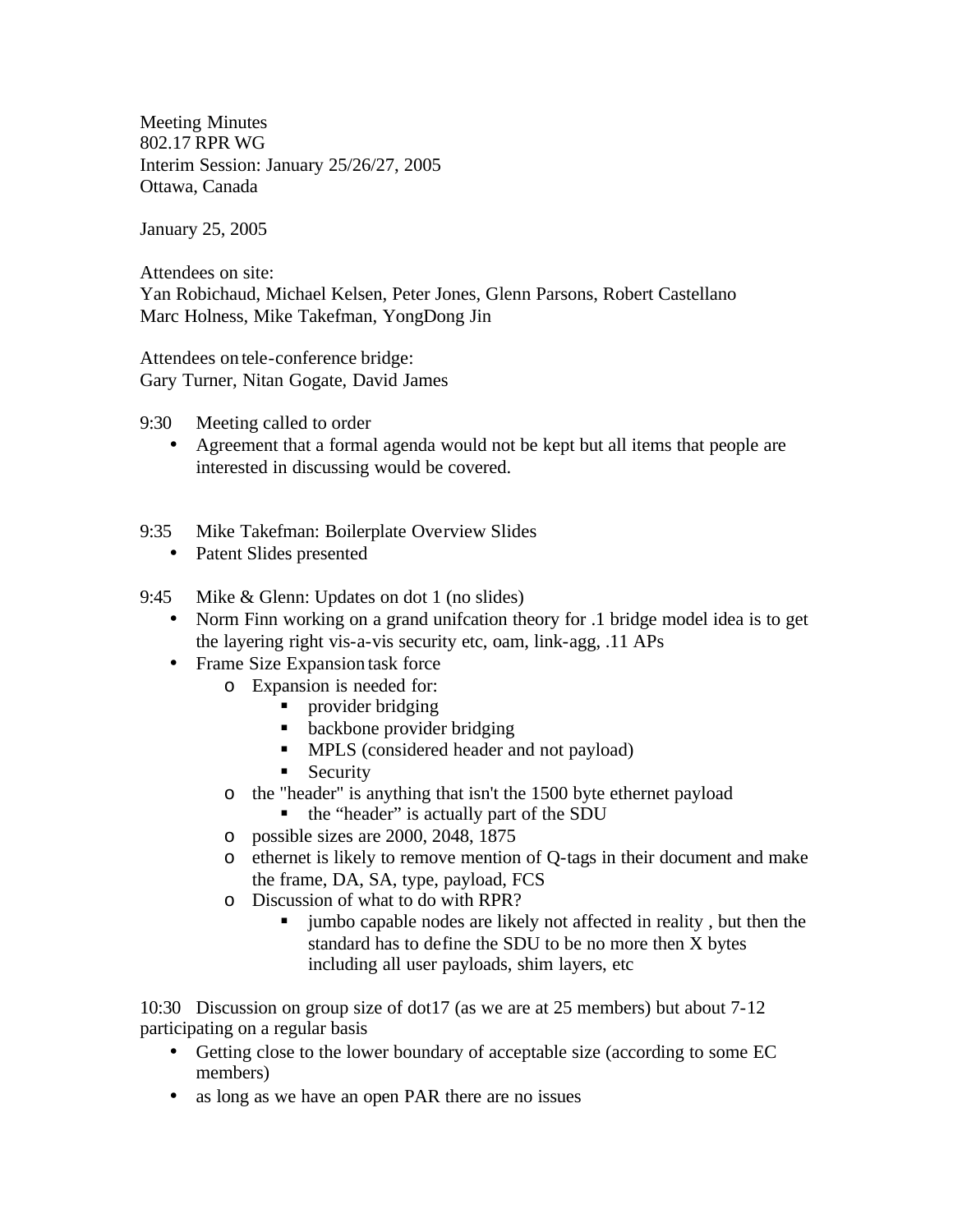- raising a new PAR could have issues with some EC members
- need to generate some ideas on how to increase size
	- o too many companies now claiming compliance without having ever shown up to a meeting

Break

11:15 Mike Takefman: mlt\_work\_01.ppt

- first pass over the document to determine what work items need to be covered as part of dot17b. The idea is to fill out each area more fully during the week to determine what has to be done for the next meeting
- Brief discussion on all points
- Agreement that the document covered all items that would be in a formal agenda.
- Continued agreement that a formal agenda would not be necessary

## **Lunch**

- 1:40 Restart
- 1:45 Mike Takefman: Req\_17b\_01-25-05.xls: Review of requirements document
	- Requirement 2:
		- o Robert not happy with limitation of scope.
		- o renamed item 1 to item 0 and added a new item 1, which was the same as the original item 1
	- Requirement 11b:
		- o much discussion on reorder and whether USERs should get the ability to force a reorder or potentially have packet drops to cope stopping the reorder
		- o ACTION: Mike to ask norm / tony on whether permissive mode would be acceptable and would fly
	- Requirement 12:
		- o changed wording as it was not actually the correct intent.
		- o discussion on whether a host can sit above the RPR MAC and know about VLANs.
		- o ACTION: Mike to ask norm/tony about hosts and vlans (not strictly an RPR Q)
		- o ACTION: Mike to ask norm/tony if there is anything in 802 standards that precludes a host from adding VLANs and what if any parts of the bridge stack has to reside on the host?
	- Requirement 14:
		- o discussion on whether this means that a client specified function operating on top of the RPR MAC is safe from being broken
		- o Mike stated his opinion that it does not, since one can never guarantee non standard extensions
		- o other opinions on both sides of the issue no attempt to gauge consensus
		- o Robert was unhappy with the addition of the last sentence on exceptions being looked at on a case by case basis.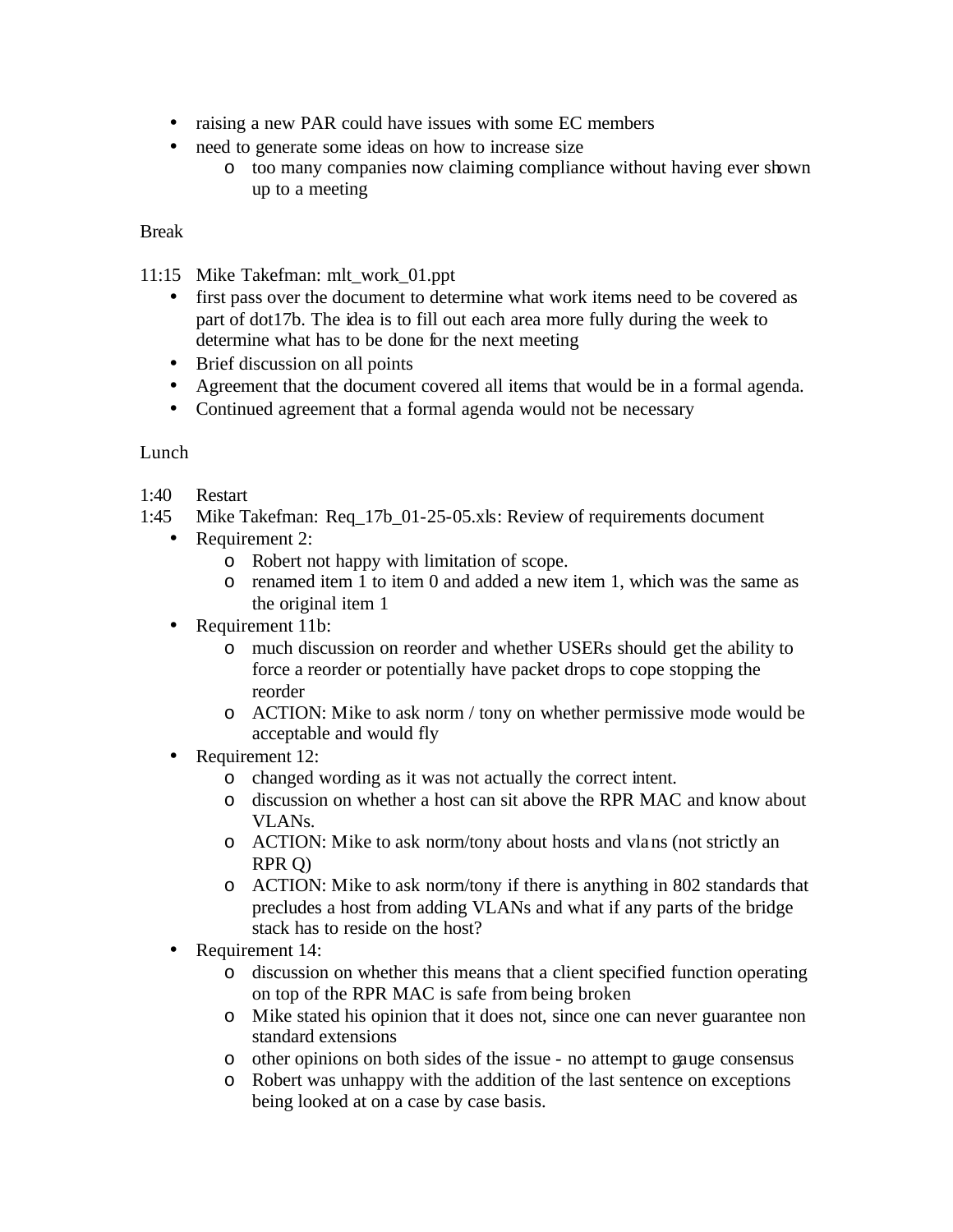- Requirement 20:
	- o idea is to allow any given station to either transmit SAS and not use the 4 address method, or to turn off SAS and use the 4 address method. I.E. its a configuration parameter and not a frame by frame method
- 4:45: Took a mental break and quickly reviewed Agilent webinar slides
- 4:50 Requirements continued
	- Requirement 21
		- o discussion on security and whether security should go under SAS in the MAC
		- o no consensus aside from security being a bit of a rats nest

5:30 Recess

Tuesday January 26, 2005

Attendees on site:

Michael Kelsen, Peter Jones, Glenn Parsons, Robert Castellano Marc Holness, Mike Takefman, YongDong Jin

Attendees on tele-conference bridge: Gary Turner, Nitan Gogate, David James

- 9:25 Meeting Called to Order
	- Discussion on where to hold May meetings.
		- o Dot 1/3 are in barcellona, which would be nice but would appear as a junket
		- o We can always meet for free at IEEE head quarters in Piscataway giving the US east coast people an easier trip.
		- o Consensus on either Ottawa or Piscataway would be acceptable for May

9:40 Marc Holness: MH\_SAS\_RingSelect\_Flood\_01.ppt: Ringlet Selection

- Big discussion on table slide 5 where there should be no distinction on uniflood versus biflood and subsequent unidir
- Large discussion on when you really need to flush FDB
- Marc updated slides with a new set of rules
- Discussion on where ringlet selection is really done in systems and a model for how that maps in the protocol stack
- Concensus appears to be that flushing an entry is necessary on a node leaving the topology and the entry has to be updated or flushed if the ringlet existing ringlet select would do the wrong thing.
- Decision to try to draw some model diagrams after lunch to see how various models work with different physical implementations / architectures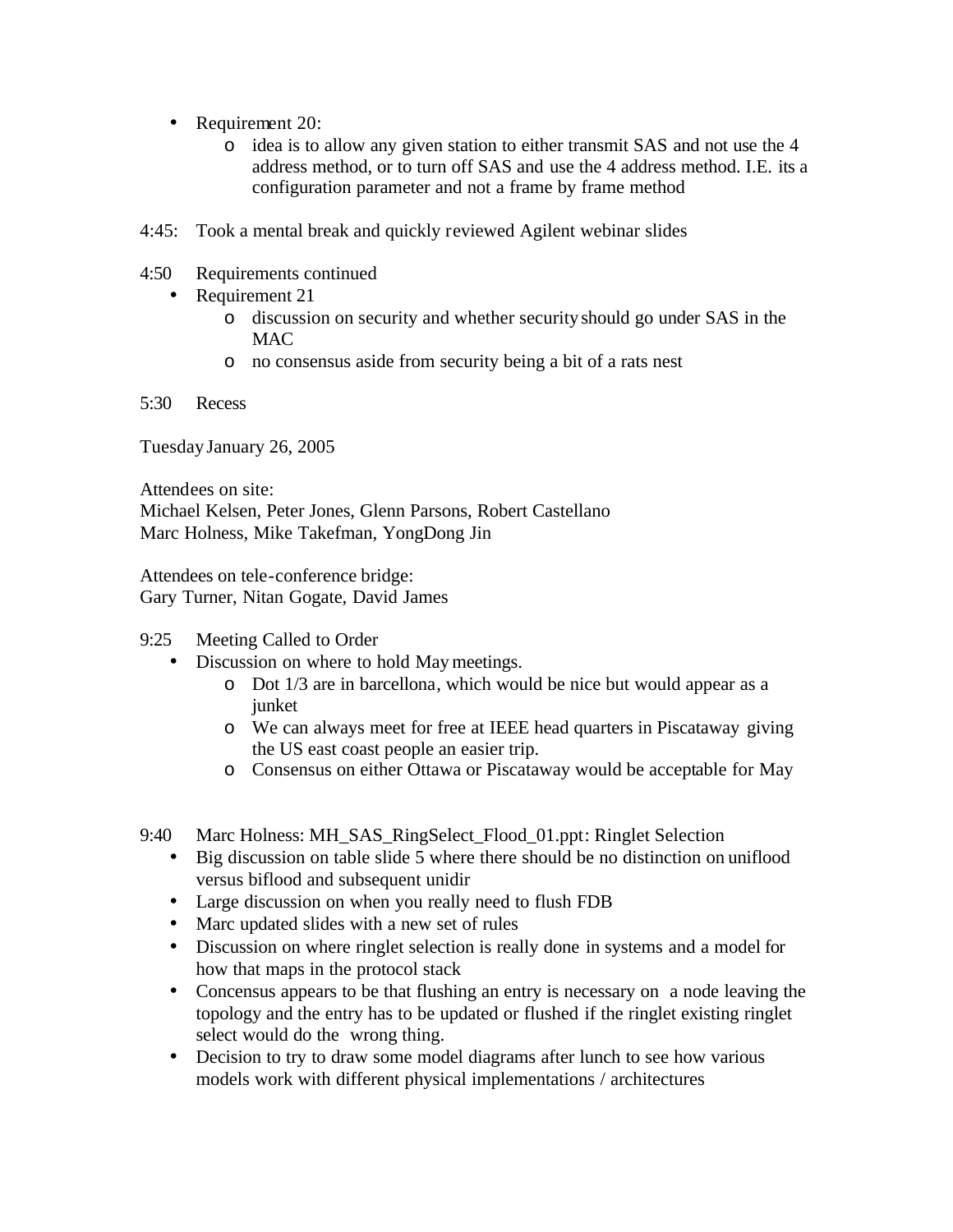## 11:45 Lunch

- 1:40 Marc Holness: MH\_SAS\_SpanningTree\_01.ppt: SAS Spanning Tree
	- Spanning Tree does blocks data traffic to the MAC, but doesn't stop the MAC from being on the ring and participating in protection / topology etc.
	- If spanning tree changes occur, then there is a need to unlearn because the reachability to an off ring node has changed.
	- ACTION: Need to work out how to decide how to remove entries from the SDB, i.e. is it all entries, entries of a given VLAN or FID, all entries that match a particular associated ring station
		- o Found in 802.1D-2004 S17.11: it is legal to clear the entire database as it is simpler in HW, it is not necessary, (although desirable) to clear just some entries. Therefore, we are certainly safe to whack the entire database as a default operation.
	- Discussion on how a FID table would be populated. Peter wants to avoid the creation of a new MIB, since the FID in SAS has to match the FID in the FDB anyway
- 3:00 White Board pictures of SAS on a "router" and a basic "switch"
	- discussed how ringlet selection, SDB, and MAC DP are instantiated on a dual linecard system.
	- Discussion on whether SAS should be structured as a media independent layer and a media dependant layer that describes additional requirements on ringlet selection.
- 5:00 Recess

Thursday January 27, 2005

Attendees on site: Michael Kelsen, Peter Jones, Glenn Parsons, Robert Castellano Marc Holness, Mike Takefman, YongDong Jin

Attendees on tele-conference bridge: Gary Turner, Nitan Gogate, David James

9:00 Mike Takefman: mlt\_work\_01.ppt (updated slides on the go to rev \_02)

- Discussion on the fact that wrapping versus steering is not likely as important as ringlet selection changes based on protection events.
	- o Admittedly, wrapping has the advantage in that ringlet selection changes need not be made for connectivity to remain (of course for the less then ideal BW implications).
- Discussed where the multicast scope limiting tables belong.
	- o the issue for it not being in the FDB is that all other media are broadcast so dot1 might not want it in